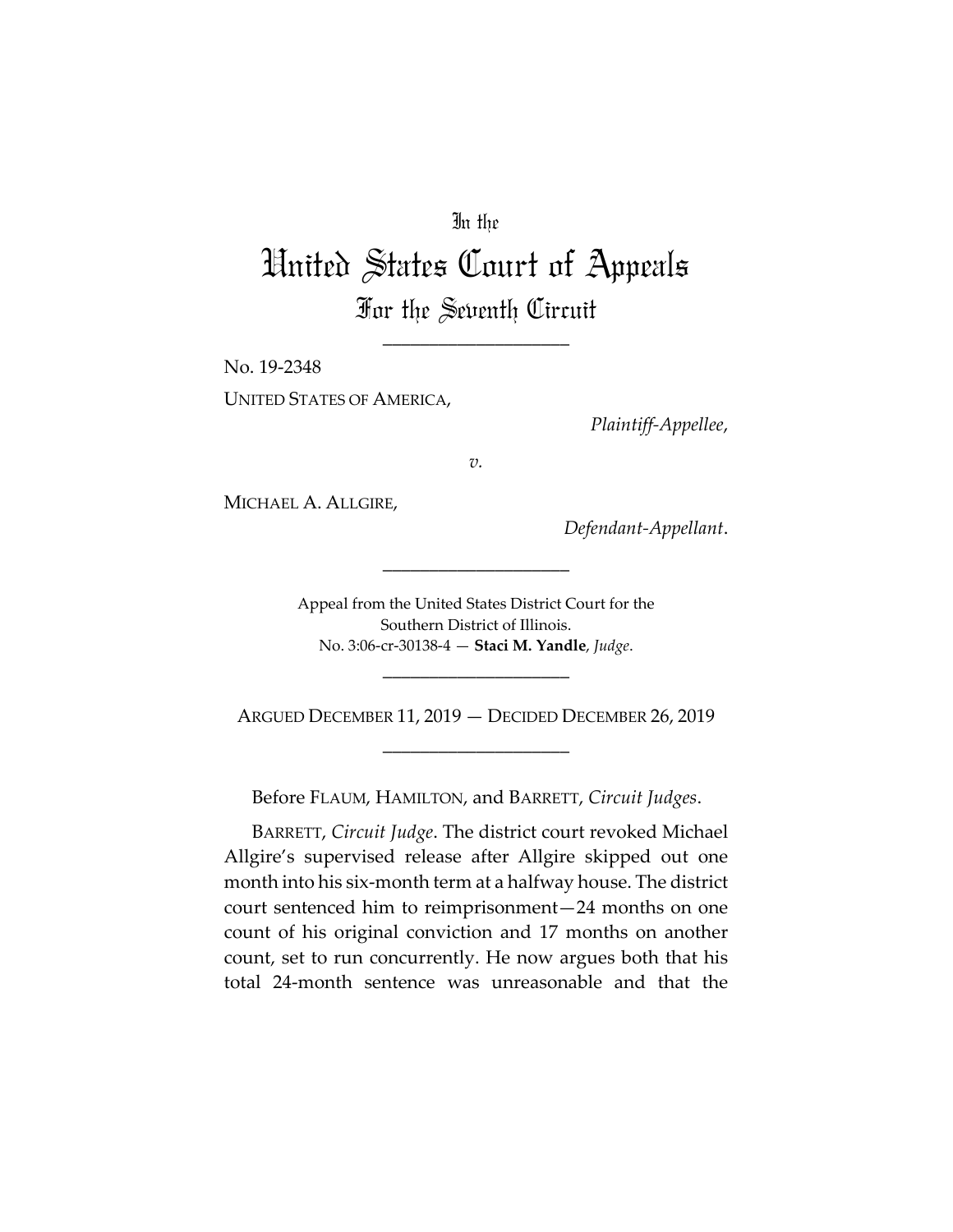district court committed reversible error by imposing two concurrent sentences. We disagree with both contentions.

I.

In 2006, Michael Allgire was charged with a number of drug-related offenses. He pleaded guilty to two of the charges: Count 1 and Count 10 of the indictment. He was sentenced to 233 months' imprisonment on Count 1 and to 120 months' imprisonment on Count 10. He served both sentences concurrently. After Allgire completed his prison term, he began serving concurrent terms of supervised release, one on each count of conviction. But he violated the conditions of that supervised release and, after a revocation hearing, was sentenced to 7 months' reimprisonment or, alternatively, up to 6 months in a halfway house, along with another 24 months' supervised release. The government found space for Allgire in a halfway house but a month into his time there he absconded and spent the next 7 months on the lam. When he was eventually found, he was brought up for a second revocation hearing.

At the second revocation hearing, Allgire admitted that he violated the terms of his supervised release. The guidelines range for his violation was 5 to 11 months. The government sought a 9-month sentence while Allgire asked for 8. The district court, though, felt that Allgire had taken advantage of the court's previous leniency. Allgire had been given a 53-month reduction for cooperating with the government in his initial sentence for his crime of conviction, and then after the first revocation he had been offered 6 months in a halfway house rather than 7 months in prison. But in return, the district court noted, Allgire had "disregard[ed]" the law and displayed "lack of respect for" it. Thus, the district court decided to vary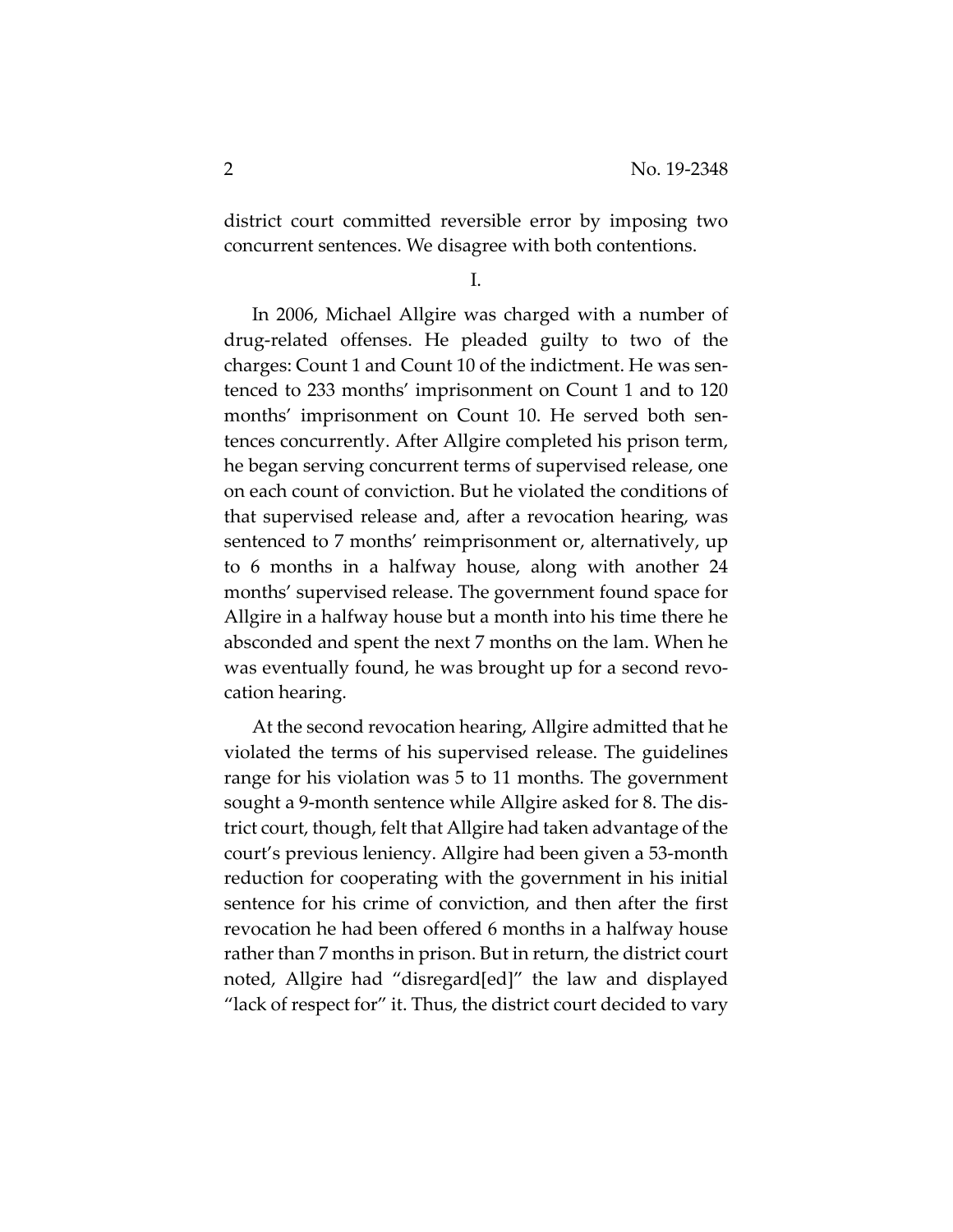upward from the guidelines to account for what had proved to be regrettable leniency. The district court sentenced Allgire to two terms of reimprisonment: 24 months' imprisonment for violating the terms of supervised release on Count 1 of his conviction and 17 months' imprisonment on Count 10 of his conviction. It set both sentences to run concurrently. Both parties agreed that any additional term of supervised release would be futile given Allgire's past conduct, so the district court did not impose any supervised release to follow the 24 month sentence.

II.

On appeal, Allgire raises two challenges. First, he argues that his total sentence of 24 months is unreasonable. Second, he contends that the district court lacked the authority to impose a concurrent 17-month sentence.

We readily uphold the 24-month sentence, notwithstanding the fact it was 13 months higher than the guidelines range. That's because we only reverse a sentence of reimprisonment after the revocation of supervised release if the sentence was "plainly unreasonable." *United States v. Boultinghouse*, 784 F.3d 1163, 1177 (7th Cir. 2015). And here, the district court ably explained its decision to vary upward from the guidelines range.

A district court must fashion a term of reimprisonment upon revocation of supervised release according to the factors outlined in 18 U.S.C. § 3553(a), as they apply to revocations, along with any relevant policy statements in the Sentencing Guidelines. *See United States v. Hollins*, 847 F.3d 535, 539 (7th Cir. 2017); *see* 18 U.S.C. § 3583(e) (incorporating a subset of § 3553(a) factors into the revocation analysis). Here, the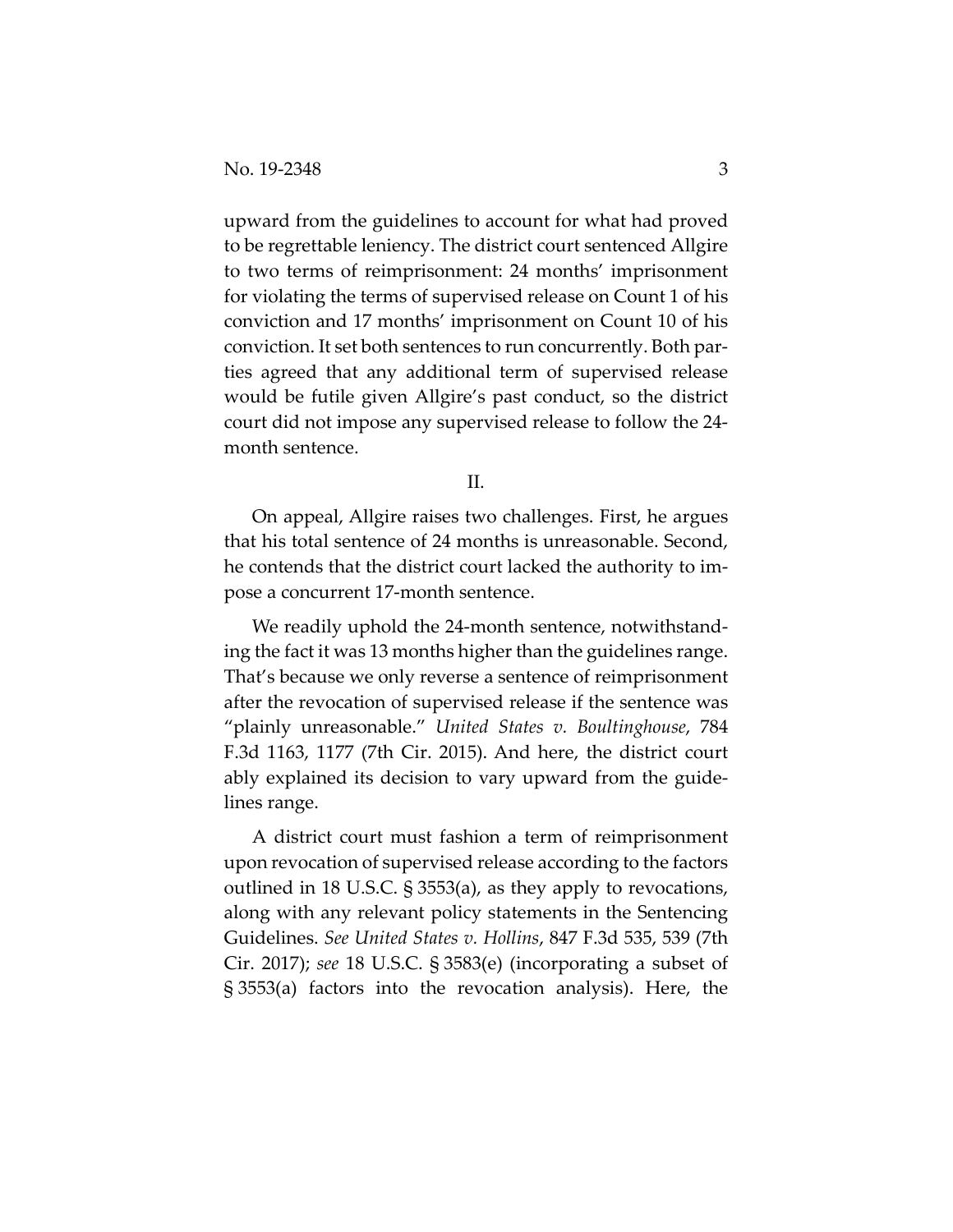district court justified its decision based on Allgire's extensive criminal history, § 3553(a)(1); repeated violations of supervised release, *see* § 3553(a)(2)(B); and likelihood of recidivism given his criminal history and previous disregard for supervised release terms,  $\S 3553(a)(2)(C)$ . Weighing those factors, the district court determined that even an 11-month sentence would be insufficient to accomplish the goals of sentencing, let alone an 8- or 9-month sentence as proposed by the parties. Instead, the district court determined that a total of 24 months' imprisonment was necessary. It clearly explained the variance decision with reference to the applicable sentencing factors, which were reasonably applied to Allgire's circumstances. And 24 months was below the statutory maximum that the district court was authorized to impose. *See* 18 U.S.C. § 3583(b)(2) & (h). We will not second-guess the district court's assessment on appeal. *See United States v. Robertson*, 648 F.3d 858, 859 (7th Cir. 2011) (referring to appellate review of revocation of supervised release as "comparable to 'the narrowest judicial review of judgments we know'" (citation omitted)).

Even if the total sentence is reasonable, Allgire argues, we must still vacate his sentence because the district court lacked the authority to impose two concurrent sentences. He did not raise this objection in the district court, so we review it here for plain error. *United States v. Pierson*, 925 F.3d 913, 919 (7th Cir. 2019). To prevail, Allgire must show that (1) the district court made an error, (2) the error was clear or obvious, (3) the error affected his substantial rights, and (4) the error "seriously affects the fairness, integrity or public reputation of judicial proceedings." *Molina-Martinez v. United States*, 136 S. Ct. 1338, 1343 (2016) (citation omitted).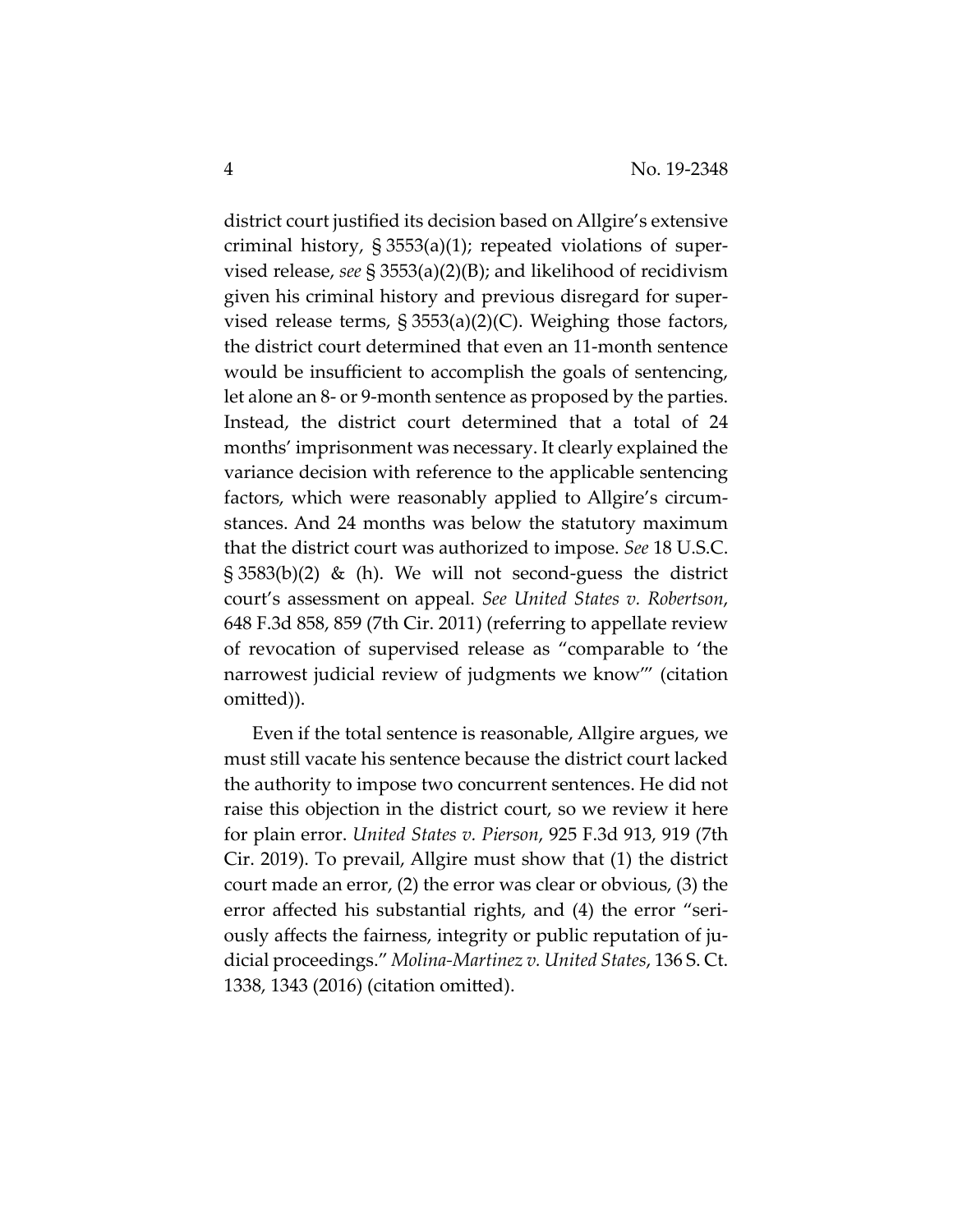Allgire argues that the district court made a clear or obvious error when it sentenced him to two terms of reimprisonment. The basic outline of his argument is this: When he first began his supervised release there were two concurrent terms, one for Count 1 and one for Count 10. That supervised release was revoked, but the district court only sentenced him to a *single* term of reimprisonment and supervised release, not two concurrent terms as before. So, when the district court sentenced him for violating the latter term of supervised release, Allgire had only committed *one* violation of supervised release and there was only *one* term of supervised release to revoke. Thus, the district court could only have sentenced him to *one* term of reimprisonment, not two. *See United States v. Eskridge*, 445 F.3d 930, 934 (7th Cir. 2006) (explaining that, on revocation, "impos[ing] concurrent terms of supervised release … was proper only if [the district court] was revoking two terms [of supervised release] rather than one").

Allgire's argument stumbles, however, on plain error's third prong. Even if imposing the concurrent sentence was a plain error, Allgire needs to show that it affected his substantial rights—"which in the ordinary case means it affected the outcome of the district court proceedings." *United States v. Marcus*, 560 U.S. 258, 262 (2010) (citation and internal quotation marks omitted). Allgire certainly cannot show that the error affected the length of his imprisonment: the 24-month sentence was reasonable, so he cannot show that he was prejudiced by the inclusion of a shorter concurrent sentence. He will serve 24 months regardless. For Allgire's challenge to succeed, he must be able to point us toward some other substantial right that was impinged. His only nominee is the additional stigma that he feels from being sentenced to two terms of reimprisonment rather than one. That is not enough to